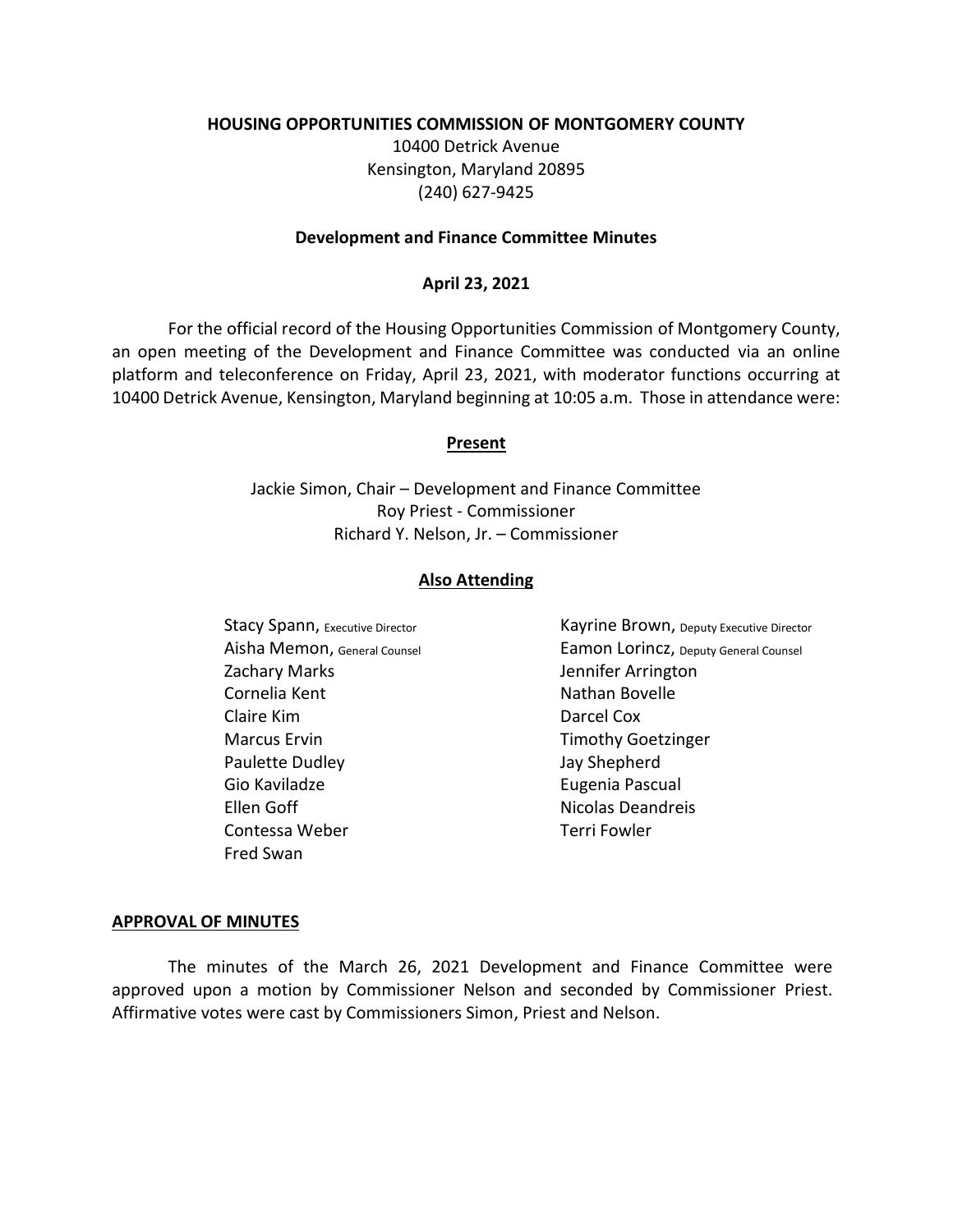Development and Finance Committee Minutes – April 23, 2021 Page 2

## **DISCUSSION ITEMS**

## **1. Single Family Mortgage Purchase Program: Approval of New Participating Lenders for the Single Family Mortgage Purchase Program**

Paulette Dudley, Program Specialist, provided the presentation. Staff recommended to the Development and Finance Committee approval of Ameris Bank, First Heritage Mortgage, LLC and Severn Savings Bank as new participating lenders in the Mortgage Purchase Program.

Commissioner Simon asked whether Severn Savings Bank had a local branch in Montgomery County. She indicated that she would encourage that we work with local banks that have local branches for accessibility.

A motion was made by Commissioner Nelson and seconded by Commissioner Priest to recommend the item for approval at the May 5, 2021 monthly Commission meeting. Affirmative votes were cast by Commissioners Simon, Priest and Nelson.

## **2. Single Family Bond Issuance: Approval of Structure, Cost of Issuance Budget, and Adoption of a Series Resolution for 2021 Series A and 2021 Series B Single Family Mortgage Revenue Bonds for the Purpose of Issuing New Debt and Refunding Single Family Mortgage Revenue Bonds**

Kayrine Brown, Deputy Executive Director, introduced Jennifer Arrington, Acting Director of Mortgage Finance, who provided the presentation to recommend to the full Commission approval of the structure and issuance of the 2021 Bonds under the 1979 Mortgage Revenue Bond Resolution, approval of the cost of issuance budget to be funded by the 1979 Indenture, authorization to execute an interest rate hedge agreement relating to the variable rate 2021 Bonds, and adoption of one or more Series Resolutions authorizing the issuance of the 2021 Bonds.

Ms. Arrington addressed Commissioner Priest's question regarding the interest rate hedge.

A motion was made by Commissioner Priest and seconded by Commissioner Nelson to recommend the item for approval at the May 5, 2021 monthly Commission meeting. Affirmative votes were cast by Commissioners Simon, Priest and Nelson.

## 3. **Housing Production Fund: Approval of a Master Resolution Providing for the Creation of a Revolving Housing Production Fund to Provide Construction Bridge Financing for**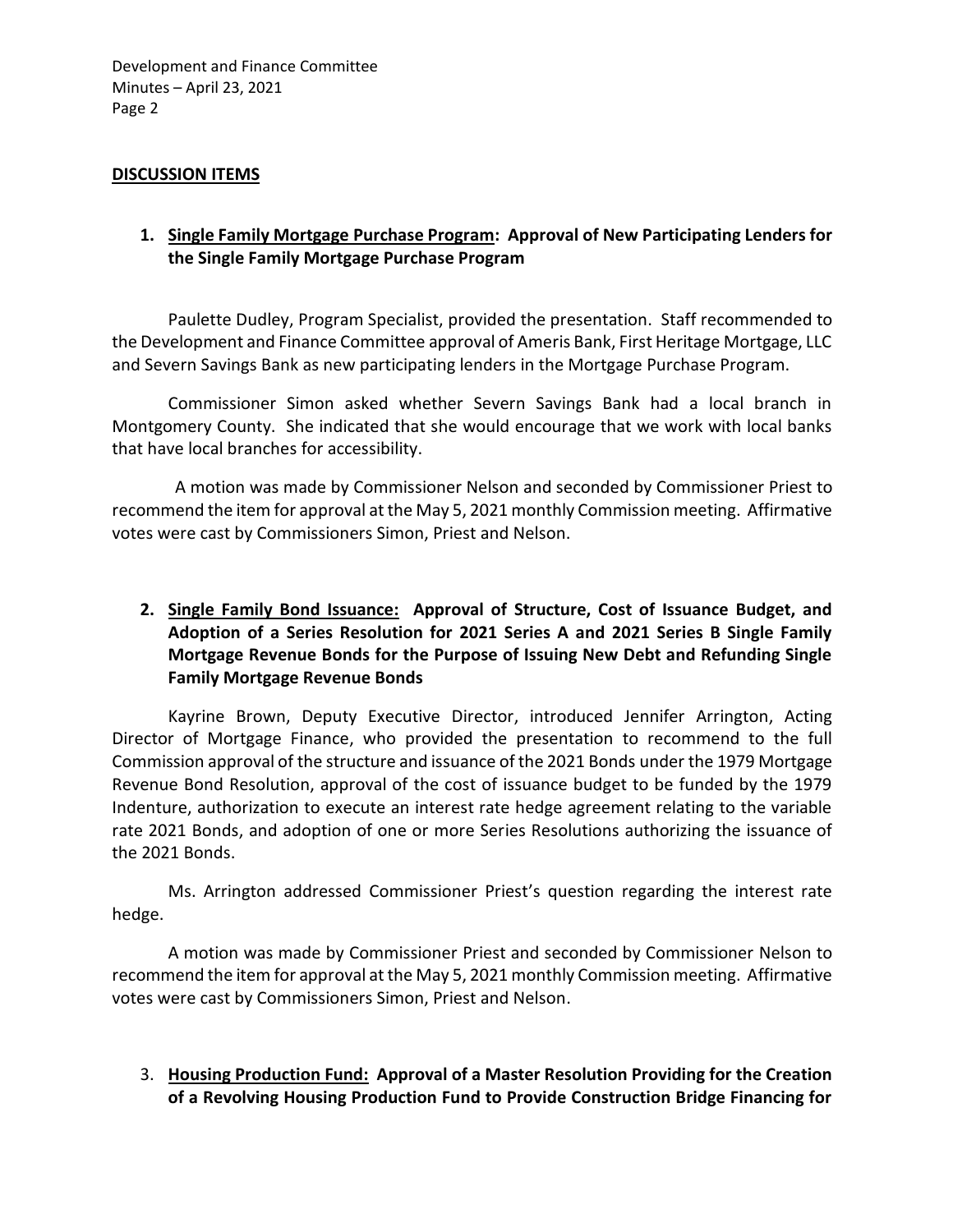Development and Finance Committee Minutes – April 23, 2021 Page 3

> **Multifamily Housing in Montgomery County Maryland to Provide Funding for the Revolving Housing Production Fund; Approval of the Program Parameters of the Housing Production Fund; and Approval of Structure and Cost of Issuance Budget of, and Adoption of Series Resolution for the Issuance of Limited Obligation Bonds (Revolving Housing Production Fund) 2021 Series**

Kayrine Brown, Deputy Executive Director, and Zachary Marks, Director of Real Estate and Mortgage Finance, were the presenters. Ms. Brown explained that the County Council and HOC staff have been working together to develop a new source of funding specifically for the use with HOC's mixed-income model. Ms. Brown indicated that on March 23, 2021, the Housing Production Fund (HPF) was approved by Council for the funding of debt service for bond issuance that will be completed by HOC. Staff requested approval of various items – approval of a Master Resolution creating the HPF and for HOC to enter into a funding agreement with the County. Staff also requested approval of the program parameters and an authorizing resolution to issue the Bonds.

Mr. Marks provide presentation on the conceptual background. Ms. Brown provided presentation on the program particulars.

A motion was made by Commissioner Nelson and seconded by Commissioner Simon to recommend the item for approval at the May 5, 2021 monthly Commission meeting. Affirmative votes were cast by Commissioners Simon and Nelson. Commissioner Priest stepped away temporarily and did not participate during the vote. Upon his return, he was informed and was in agreement with the vote.

# 4. **Sandy Spring Missing Middle: Approval of Third Phase of Predevelopment Funding and Concept Plan Application Preparation for Submittal to Planning Commission**

Kayrine Brown, Deputy Executive Director, introduced Jay Shepherd, Senior Management Analyst, to provide a presentation requesting the Development and Finance Committee to recommend to the full Commission approval of a loan to fund the third phase of predevelopment costs for the Missing Middle concept.

A motion was made by Commissioner Priest and seconded by Commissioner Nelson to recommend the item for approval at the May 5, 2021 monthly Commission meeting. Affirmative votes were cast by Commissioners Priest and Nelson. Commissioner Simon stepped away temporarily and did not participate in the vote.